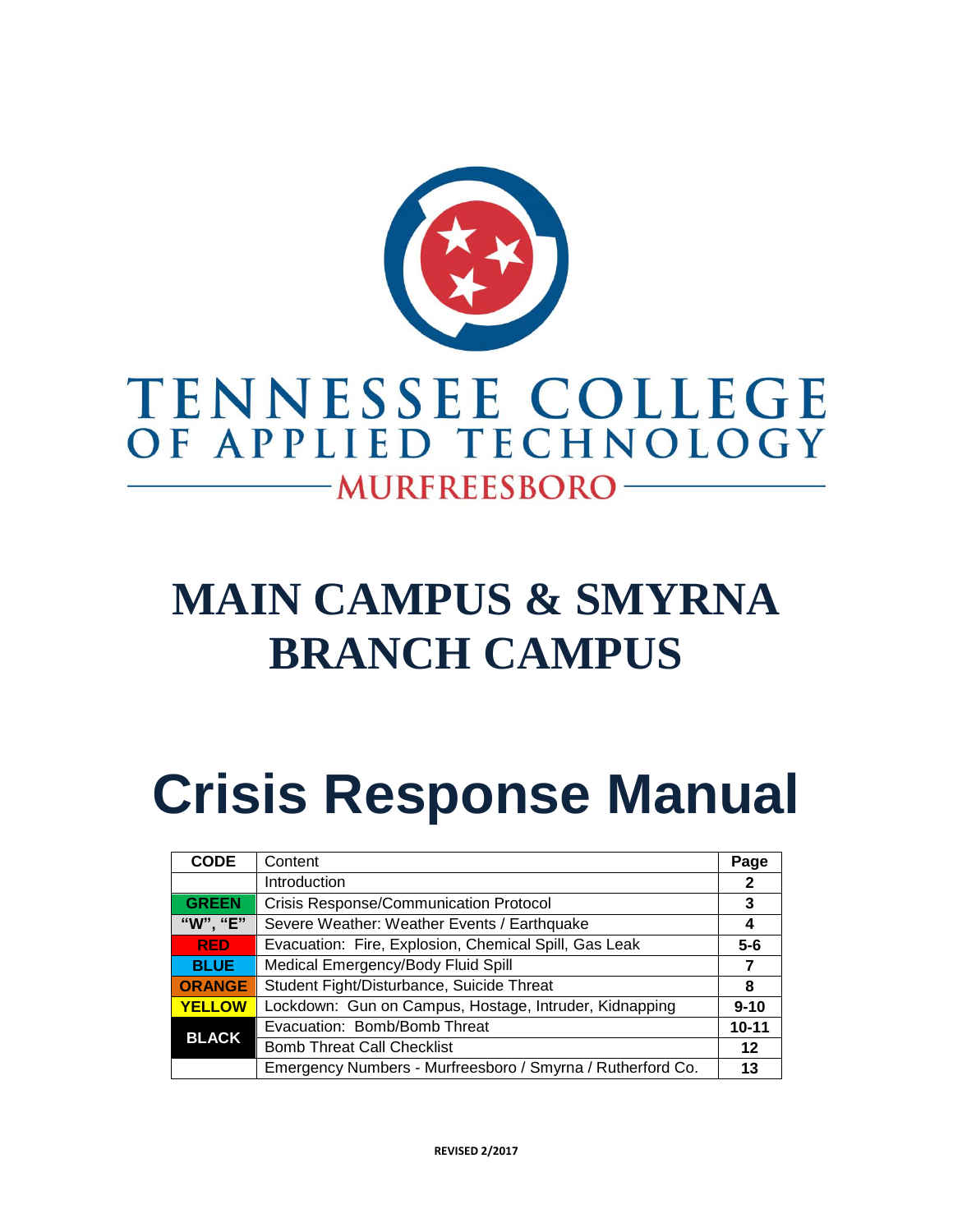## **INTRODUCTION**

In an effort to be prepared for all types of emergencies/crises, TCAT Murfreesboro has established the following crisis management procedures. The purpose of these procedures is to provide an orderly course of action in response to specific situations which may occur on the campus.

The director or designee is the **person in charge** of any emergency situation at the school. The director/designee will establish the location of the **command center** and may call upon Crisis Response Team members, staff, or other non-school emergency responders when the need arises.

Upon arrival of non-school emergency responders, the director/designee will assist in coordinating emergency activities. During the course of the crisis, the director/designee will analyze the situation, adapting as needed.

In certain situations, the director/designee may assign instructors and/or staff members to assist in actions which deviate from normal operating procedures. Faculty and staff members will be notified of such mandates by means of a code system or other communication. In-house communication will be delivered personally to instructors and staff members by administrators.

| <b>Code GREEN</b>                 | All administrators report immediately to the front lobby, Crisis Response<br>Team on standby                                                                                                                                                               |
|-----------------------------------|------------------------------------------------------------------------------------------------------------------------------------------------------------------------------------------------------------------------------------------------------------|
| Code W                            | Weather-related emergency, such as tornado warning or severe<br>thunderstorm warning                                                                                                                                                                       |
| <b>Code E</b>                     | Earthquake                                                                                                                                                                                                                                                 |
| <b>Code RED</b>                   | In case of fire or activation of fire alarm system, explosion, or chemical<br>spill which requires evacuation of the building                                                                                                                              |
| <b>Code BLUE</b>                  | Medical emergency; any condition which could be/become life<br>threatening, result in serious loss of blood, result in the victim going into<br>shock; may be result of injury or existing medical condition (seizures,<br>heart problems, diabetes, etc.) |
| <b>Code ORANGE</b>                | Behavioral emergency; student fight/disturbance; impending student<br>fight/disturbance; student suicide threat                                                                                                                                            |
| Announce: "Code ORANGE; Location: |                                                                                                                                                                                                                                                            |
| <b>Code YELLOW</b>                | Lockdown; prompted by PA announcement, "Code YELLOW"                                                                                                                                                                                                       |
| <b>Code BLACK</b>                 | Bomb threat                                                                                                                                                                                                                                                |

A code will be cancelled by the Director or his designee announcing **"Code \_\_ - All CLEAR"**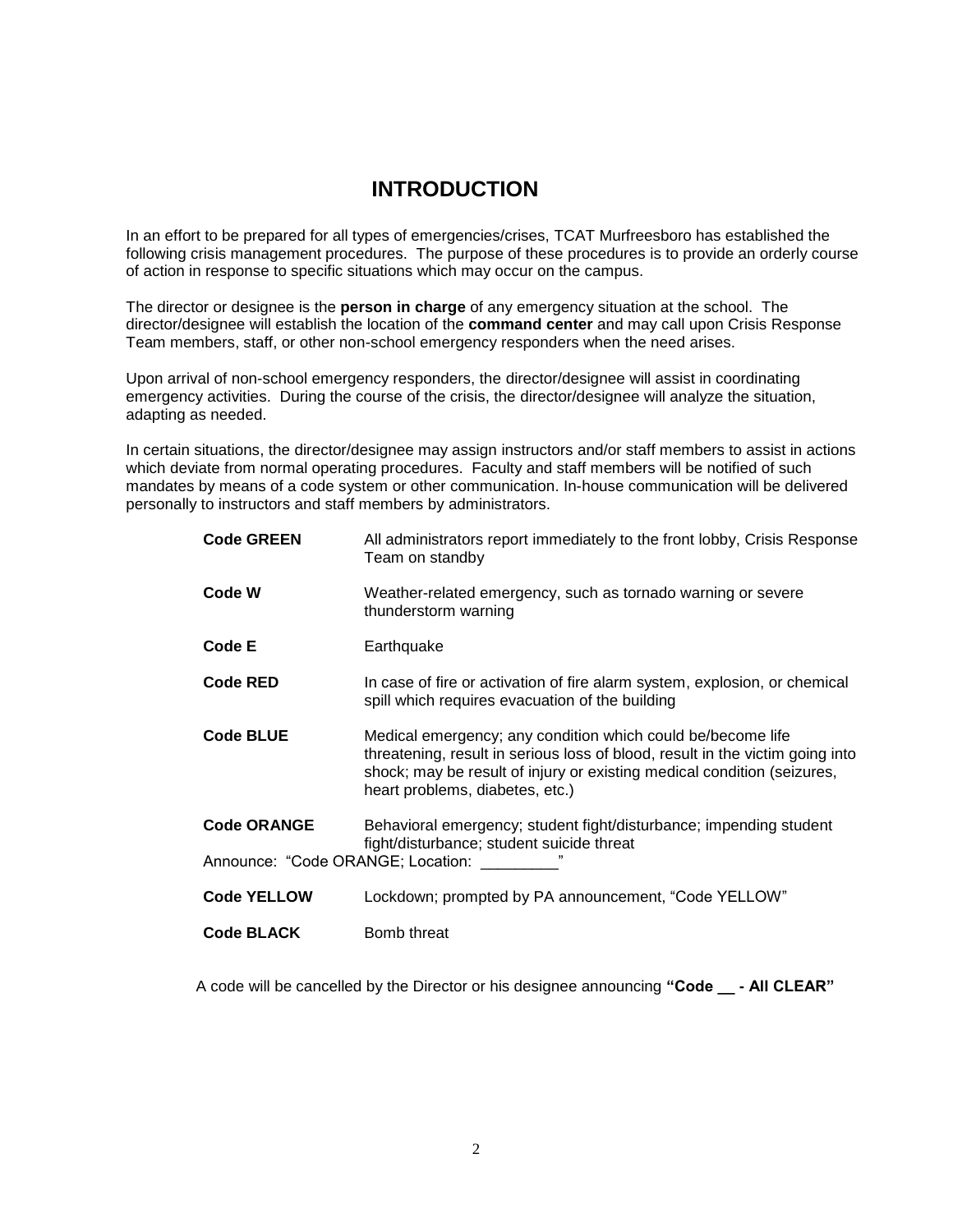## **CRISIS RESPONSE/COMMUNICATION PROTOCOL**

#### 1. **Emergency Services**

Dial 911 for Police, Fire, Ambulance, First Responders

- All emergencies should be reported to a senior administrator. All administrators will report to the front lobby upon notification of "Code GREEN". Instructors / staff will proceed with business as usual.
- Senior administrator will immediately notify all appropriate emergency personnel.
	- Tell dispatcher specifically where you are and what the emergency is. Remain there until help arrives.
	- If it is necessary to send anyone to the hospital by ambulance, send a staff member to serve as a liaison between the hospital and school administration. Relay progress reports as soon as possible.

#### **2. Chain of Command**

| Assistant Director - - - - - - - - - - - - - - - Judy Henegar |  |
|---------------------------------------------------------------|--|
| Coordinator of Financial Services - - - - - Linda McAteer     |  |
| Coordinator of Facilities- - - - - - - - - - - Mike Bailey    |  |

#### **3. Crisis Response Team**

Murfreesboro Campus

| DirectorDr. Lynn Kreider                        |  |
|-------------------------------------------------|--|
| Assistant Director. Judy Henegar                |  |
| Coordinator of Facilities. Mike Bailey          |  |
| Coordinator of Financial Services Linda McAteer |  |
| Director of NursingRobert Pullen                |  |

#### Smyrna Campus

| Maintenance Associate. Michael Davis |  |
|--------------------------------------|--|
| Maintenance AssociateJay Kelley      |  |
|                                      |  |
| Finance Associate Laura Szendel      |  |

#### **4. Communication with the Media**

TCAT Murfreesboro personnel must NOT provide any information to the public or to the media unless authorized to do so by the office of the Director. Only those individuals who are authorized to speak with the media may do so. The message is limited to that which is authorized by law enforcement officials and/or the Director. Use the message scripted below (revised to apply to the specific situation).

#### **Communication with the Public / Media**

"At the present time, these are the facts as we know them: There has been an incident at the Tennessee College of Applied Technology Murfreesboro. We are doing everything we can to ensure the safety of all personnel. This is a police matter, and the investigation continues."

After a crisis situation, only staff should answer the school phone for the remainder of the day.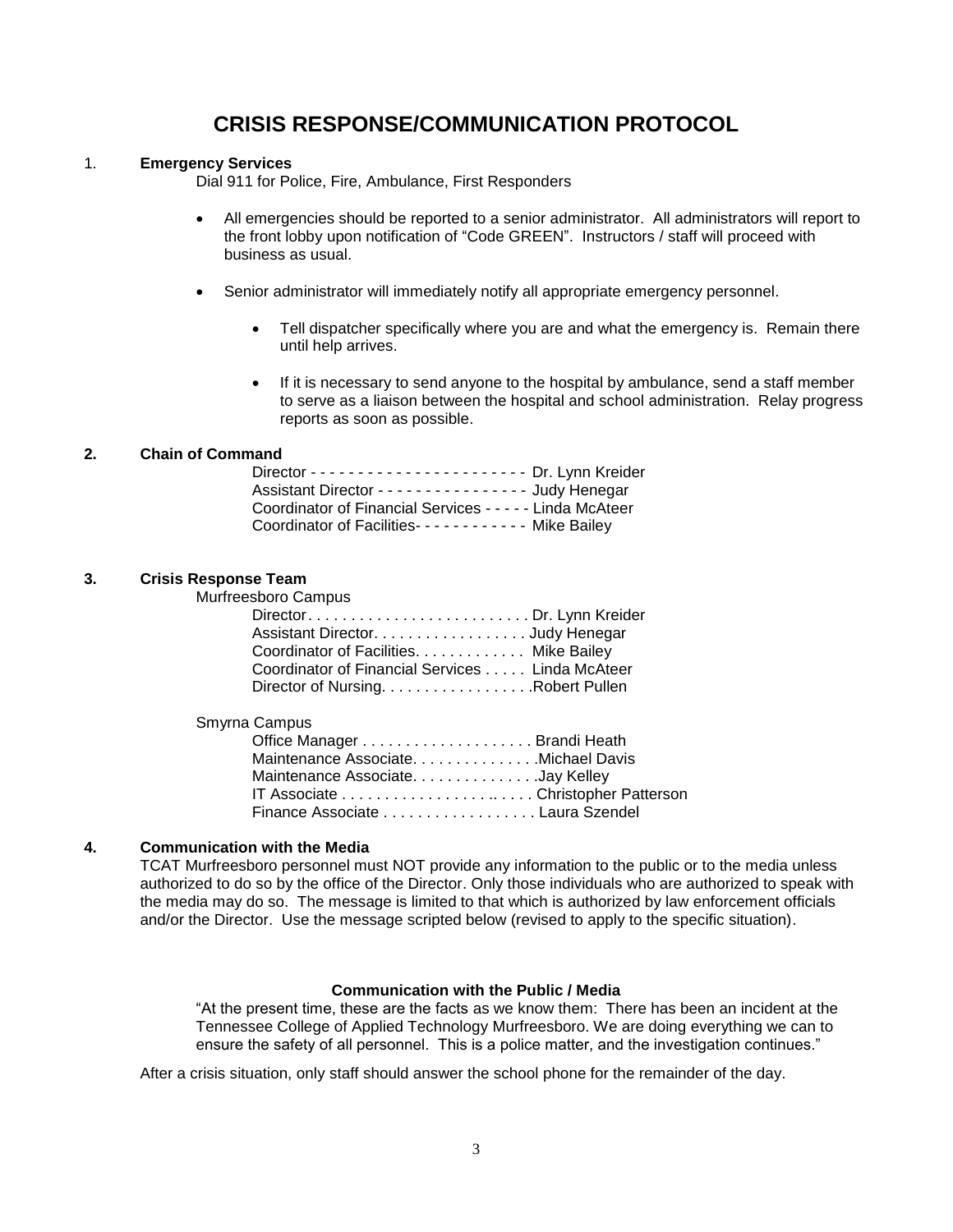## **WEATHER EVENTS SHELTER IN PLACE DROP, COVER, and HOLD**

## **CODE "W"**

#### **Tornado or Other Severe Weather Conditions**

The code for Severe Weather ("Code W") will be announced by administration at which time all instructional equipment / electrical devices will be shut down. Students will be required to go to their classroom. Instructors will verify class rosters at this time. Instructors may maintain lecture instruction.

In case of a power failure all areas will be notified by members of the Crisis Response Team.

In the event of Imminent Threat:

- Faculty take roll book and students to their marked designated safe weather zone. SIT on floor and face wall. Stay away from doors. Maintain silence until all-clear signal is given. Refrain from cell phone use.
- If necessary, instructors should give the command, "EVERYBODY DOWN!" Students will respond by initiating - "Drop, Cover, and Hold"
- Remain in designated safe weather zone until **"Code W - ALL CLEAR"** is given.

In the event of damage:

- Shut off or disconnect any electrical or gas operated appliances
- Be alert for developing threats such as broken water pipes or electrical wires
- Communicate roll count of students to Office of Director at Murfreesboro Campus and Campus Coordinator's Office at Smyrna Campus as soon as possible
- Be prepared to evacuate if advised to do so
- If advised to evacuate, follow the fire drill plan

## **CODE E**

## **Earthquake**

- Get under a desk, table, or any piece of heavy furniture away from outside walls and windows
- Leave doors to room open to prevent jamming
- All personnel drop to knees, make bodies as small as possible, bury face in arms, close eyes, cover ears and as much skin surface as possible
- If outside, move away from buildings and power lines to an open space; lie on stomach with face away from source of the event; initiate above actions
- Maintain "Drop, Cover, and Hold" position until a recognizable school staff person directs relocation or resumption of normal activities
- Faculty take roll book and students to designated evacuation meeting point.
- Keep students assembled and take roll
- After event, faculty and instructors keep students assembled in designated evacuation meeting point and check roll
- Do not enter any building until authorized to do so or until **"Code E - ALL CLEAR"** is given.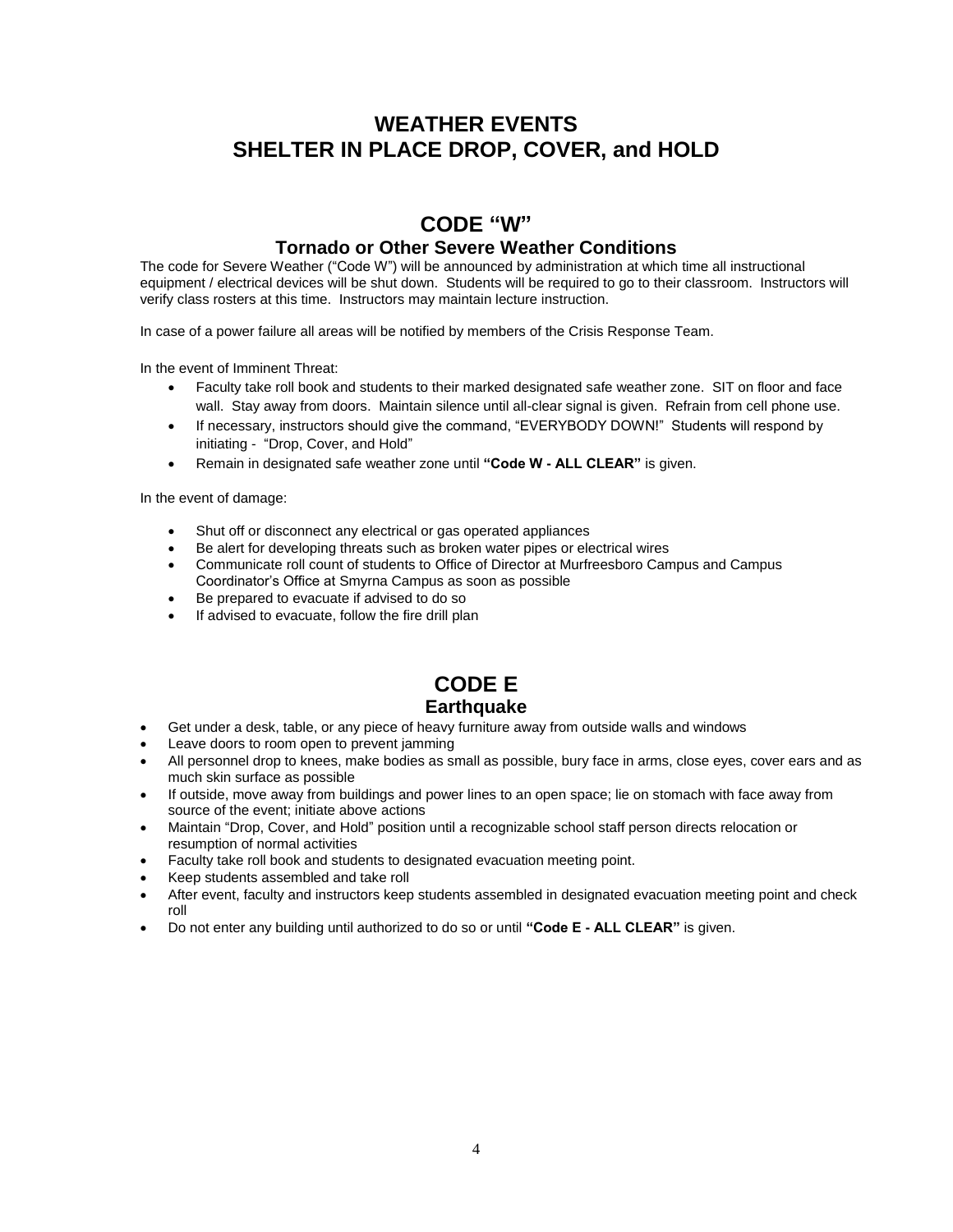## **EVACUATION**

## **CODE RED**

## **Fire Procedures \* Explosion \* Chemical Spill \* Gas Leak**

## **Fire Drill Procedures**

- 1. The signal for a fire drill will be the fire alarm. In case of power loss, all areas will be notified by a member of the crisis management team.
- 2. On the signal, all instructors should exit their classroom through the nearest doors located to the classroom. Students should be taken to their evacuation meeting points.
- 3. All instructors should have their roll book with them and check roll. Account for 100% of students and staff and report to Director's Office.
- 4. All School staff evacuate building to their assigned evacuation meeting point.
- 5. Facilities Coordinator or designee gathers building plans and reports to Command Center.
- 6. Students and instructors will re-enter the building as soon as the **"Code Red – ALL CLEAR"** signal is given.

In the event of an actual emergency, the fire alarm will sound, and/or the director/designee will announce "Code Red." At the signal, all school personnel, except Crisis Management Team, shall begin evacuation procedures. Instructors and students will evacuate the building via the nearest fire exit not impeded by fire. Evacuation routes are displayed on a map in each room. Instructors will call roll once they have assembled their respective students in their designated evacuation area at least 100 feet from the building. If any student is missing, the Office of Director will be notified and a search/rescue team will be formed to locate the missing student.

A member of the Office of Director will telephone 911.

## **Explosions**

#### Individual and Group Safety:

The following should be followed in the event of an explosion:

- Know the exit/escape routes in advance from your office, classroom, and building.
- Be aware of the location of fire extinguishers and how to use them.
- If you are unable to evacuate because of the explosion, once in an area of refuge, immediately contact the Office of the Director.
- Once outside of the explosion area, go to designated evacuation meeting point and stay a safe distance away from the scene.

## **Gas Leak**

The following are important safety considerations during a gas leak:

#### **Initial Assessment:**

- Do not spend undue time assessing the release.
- Report injuries.
- Provide as many details as possible to the Facilities Coordinator (the identification of the source of the release of gas, chemical or substance).
- Provide your location and the location of the odor to the Facilities Coordinator.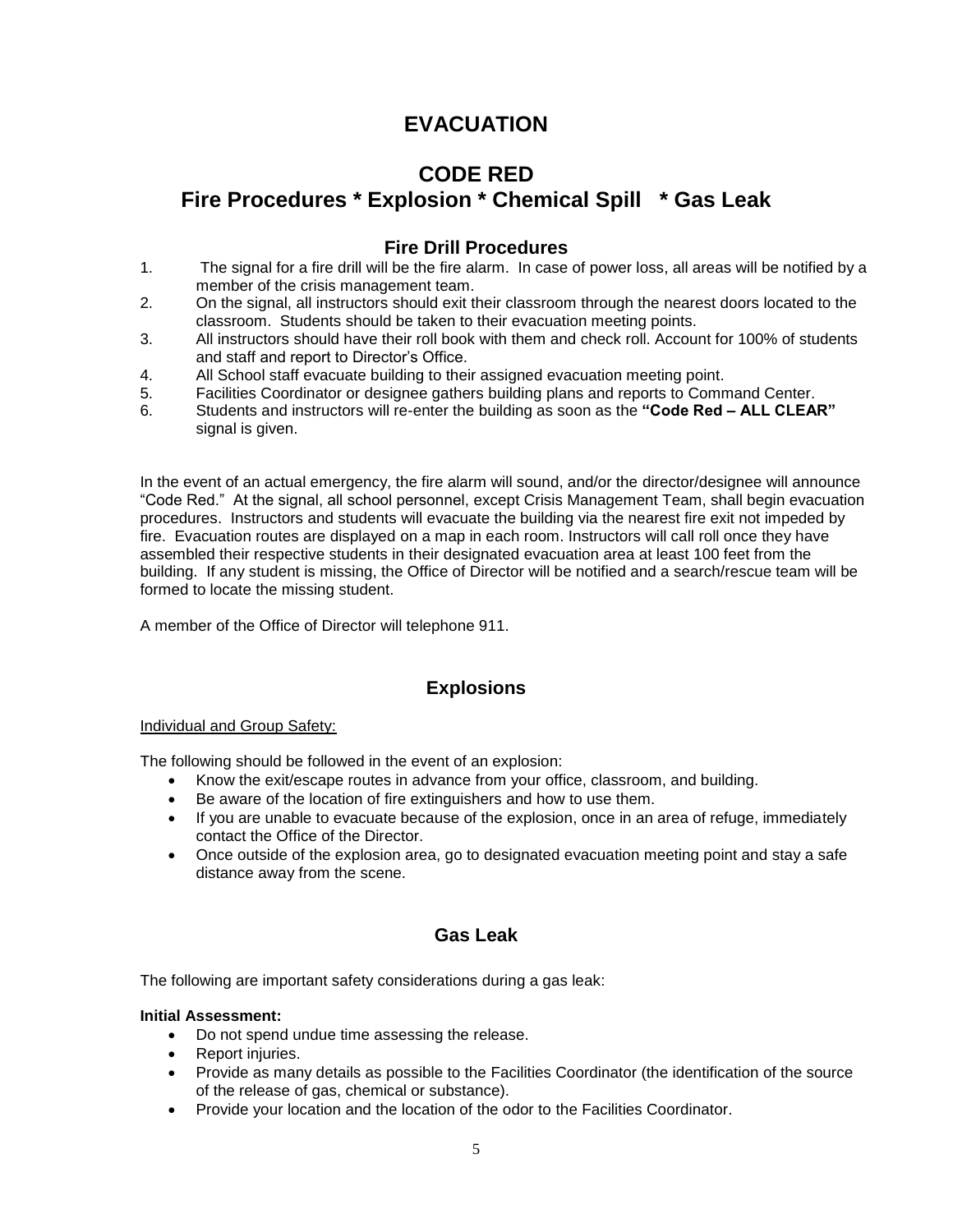- Clear the area immediately, providing assistance to those with special needs.
- Notify others to leave other areas in close proximity to the location.
- Report to your department's designated evacuation point, a safe distance away from the affected area.

#### **Source Control:**

If known, identify emergency shutoff devices before exiting the affected area. If release occurs indoors, close doors and windows and turn off HVAC systems.

#### **Evacuation of Building or Area:**

Move to designated evacuation point a safe distance away from the gas leak area. Do not smoke or use a cigarette lighter anywhere near the area of the gas leak.

## **Chemical Spill**

- The wide range and quantities of hazardous chemical substances used in TCAT Murfreesboro facilities require preplanning in order for accidental releases to be handled in a safe manner.
- The cleanup of a chemical spill should only be taken by knowledgeable and experienced personnel.

#### **Minor Chemical Spill**

- A **minor** spill is one where the individual(s) responsible for the spill feel that they are capable of handling the spill safely without the use of respiratory protection or the assistance of specially trained emergency response personnel.
- In the event of a minor chemical spill:
	- o Alert people in the immediate area of the spill.
	- o Wear protective equipment as needed, including safety goggles or face shield, gloves and long sleeved clothing and lab coat.
	- o Avoid breathing vapors from the spill.
	- o Confine the spill to a small area with absorbent materials.
	- $\circ$  Use an appropriate spill kit to neutralize and absorb inorganic acids and bases. For other chemicals, use appropriate kit or absorb with vermiculite, sand or other inert materials.
	- $\circ$  Collect all residue, place in a solid container with a screw cap, label the container, and call Coordinator of Facilities for disposal information.
	- o Clean the spill area with water.

#### **Major Chemical Spill**

- All other chemical spills are considered **major**. The Office of the Director or Facilities Coordinator should be contacted immediately so that they can contact the necessary response In any case, if a spill or leak occurs and there is the possibility of an adverse exposure to occupants of the affected area(s), the personnel should evacuate immediately.
- In the event of a major spill of a hazardous material:
	- o Evacuate immediately and call the Office of the Director and the Facilities Coordinator.
	- o Alert people in the surrounding area to evacuate.
	- $\circ$  If there is no health or safety risk, turn off ignition and heat sources and maintain fume hood ventilation.
	- o Close doors to the affected area once the area is evacuated.
	- $\circ$  Have someone knowledgeable of the incident and the facility assist the emergency personnel upon their arrival.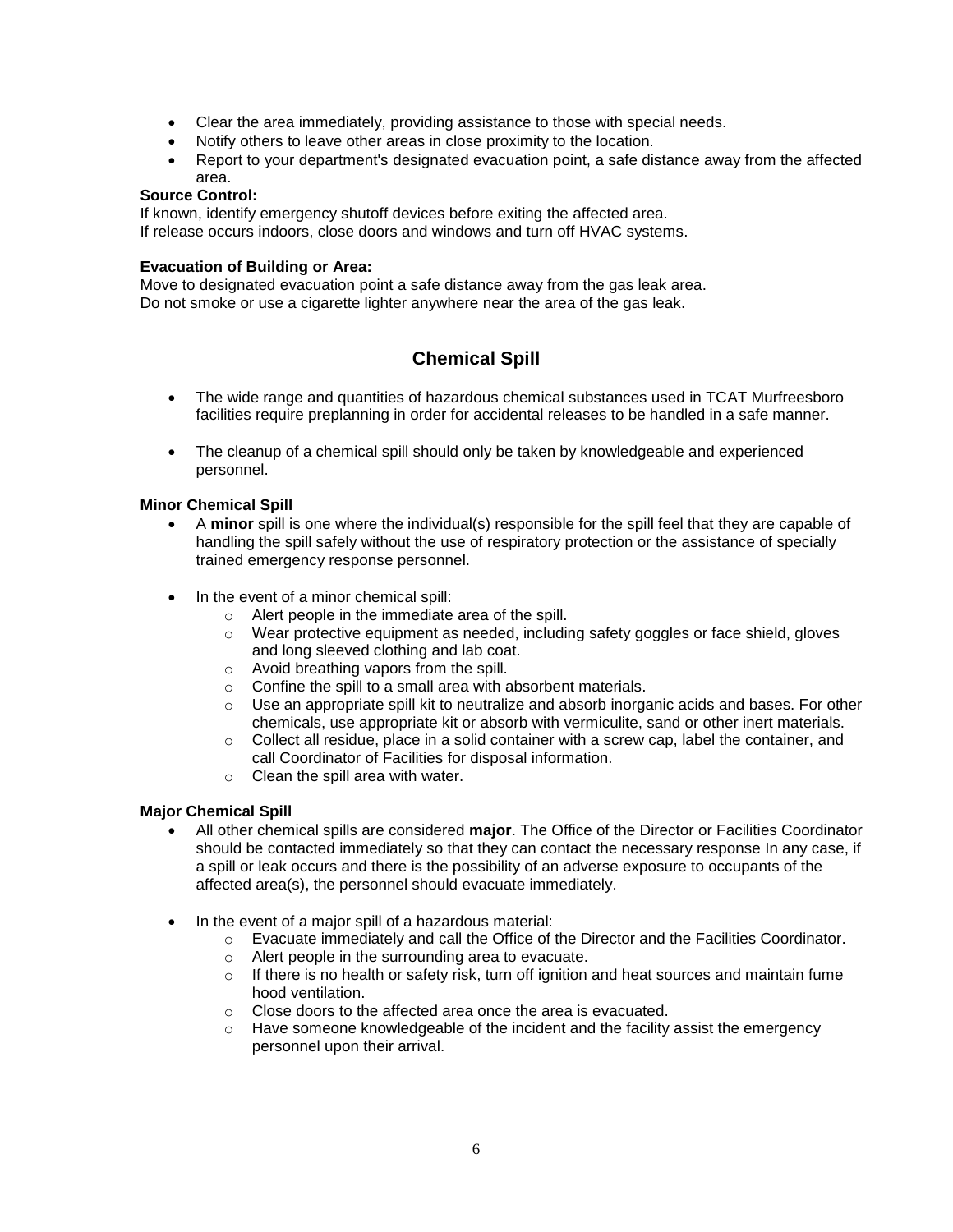## **CODE BLUE Accident/Medical Emergency Procedure/Body Fluid Spill**

## **Accident Procedure**

In the event of serious or extensive injury, the faculty to whom the student is assigned (or the first staff upon the scene in the event that injury occurs when the student is not under specific teacher observation) shall adhere to the following procedures:

- Do NOT move the injured party unless there is immediate danger. Render first aid ONLY.
- In case of seizures, do not physically restrain or try to force anything between the teeth. Protect head, arms and legs from injury from surrounding objects.
- Notify the Office of the Director by the most expedient method possible.
	- Give injured party's name
	- Describe possible extent of injury

**Life Threatening Injury -** Unconscious, Difficulty Breathing/Choking, Seizures, Chest Pain, Major Bleed

- IF ALONE go immediately to nearest telephone and dial 911
- IF NOT ALONE, stay with person and send someone to nearest telephone to dial 911
- Be prepared to give 911 personnel nature of injury and location of school
- Notify Office of Director as soon as possible Code Blue is announced
- After event is contained Office of Director will announce **"Code Blue – ALL CLEAR"**

**Serious Injury/Illness ––**Allergic reactions, rape/assault, injuries with controllable bleeding**,** etc

- Notify Office of Director Code Blue is announced
- Initial response will be by a member of the Crisis Response Team.
- Contact Emergency Medical Service (EMS) and transport by ambulance.
- Initial evaluation of injury and documentation completed by Crisis Response Team.
- After event is contained Office of Director will announce **"Code Blue – ALL CLEAR"**
- **Minor injury/illness – Non- Life Threatening –** Fever, vomiting, headache, small cuts, etc The individual will be allowed to notify or asked if they would like for someone to notify a parent, spouse or significant other. The injured party can be allowed to have a responsible individual drive him/her home, to an approved medical facility, or to an approved physician. The instructor will complete an accident report and return it to the Assistant Director's Office.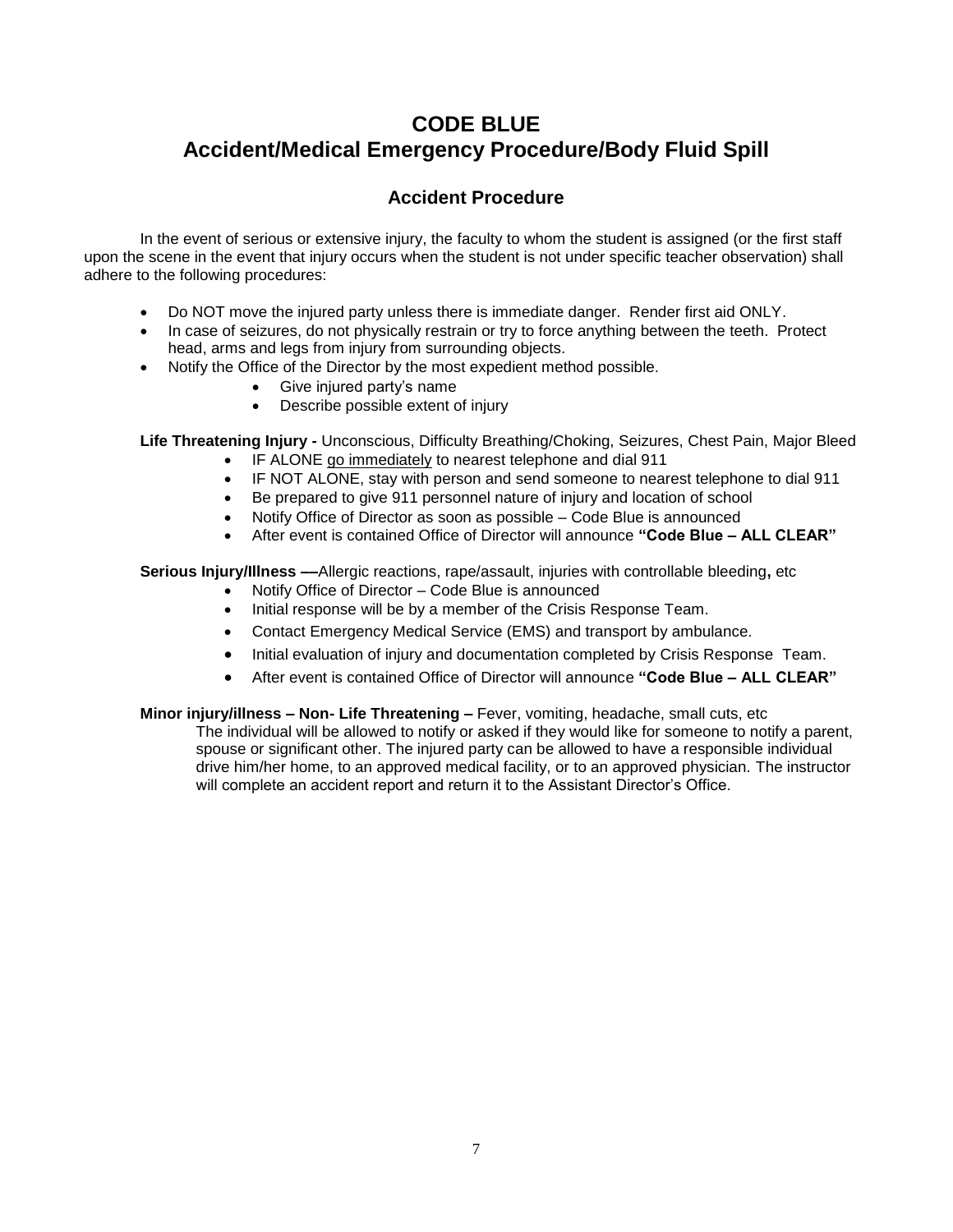## **Body Fluid Spills Universal Precautions**

Universal Precautions is a term used to describe the procedure for treating all blood and human body fluids as if they are infectious. This procedure should be followed in order to prevent the spread of infectious diseases such as hepatitis and AIDS.

In a situation where there is a need to clean a body fluid spill, use the following procedure:

- 1. Notify the Office of the Director.
- 2. Always use latex gloves. A box of gloves is available in the front office at all times.
- 3. Do not allow students to come into contact with the fluid.
- 4. If bleeding is occurring freely, apply pressure to stop or slow the bleeding.
- 5. Once the bleeding has been stopped it may be necessary to get the student clean clothing.
- 6. If there is blood on the floor, summon the custodial staff clean to it.
- 7. If the soiled area is small, use a solution of 1 part bleach and 4 parts water to clean the area. For large areas, Spill Kits are available in First Aid Kits and from Facilities Coordinator.

## **CODE ORANGE Student Fights \* Student Disturbances \* Suicide Threat**

## **Student-Student Fights**

Training is required to break up a fight safely. However, the following outlines some tips if training has not been made available to stop a fight before it becomes physically violent.

#### **Several keys to early intervention/prevention:**

- Don't ignore warning signs
- Get assistance
- Remove students from the area
- Approach calmly and confidently
- Use a distraction such as a shout, blink the lights, or clap before communicating with the participants
- Use non-verbal gestures that are calm, supportive, and rational
- Do not take sides
- Separate the participants and allow them time to calm down

#### **If a fight ensues, do not jump into the fight. Physical intervention should be the last resort, and it should be a team effort. If a staff member is alone:**

- Call Office of Director for Code Orange
- Switch Board Operator calls 911 upon hearing Code Orange.
- Remove possible obstacles and weapons
- Remove students and onlookers
- Again try verbal intervention until assistance arrives
- After event Office of Director announces **"Code Orange – ALL CLEAR**

## **Suicide Threat Checklist**

Under no circumstances do you leave the student alone

- Talk to the student while determining if there are any dangerous instruments; Remove them if possible.
- Remove the student if possible. If not possible, remove other students.
- Notify the Office of the Director who will:
	- Call the police
	- Calm the student by talking reassuringly until police arrive
	- Try to protect the student
	- Follow up
	- Check to see that the student is receiving the appropriate services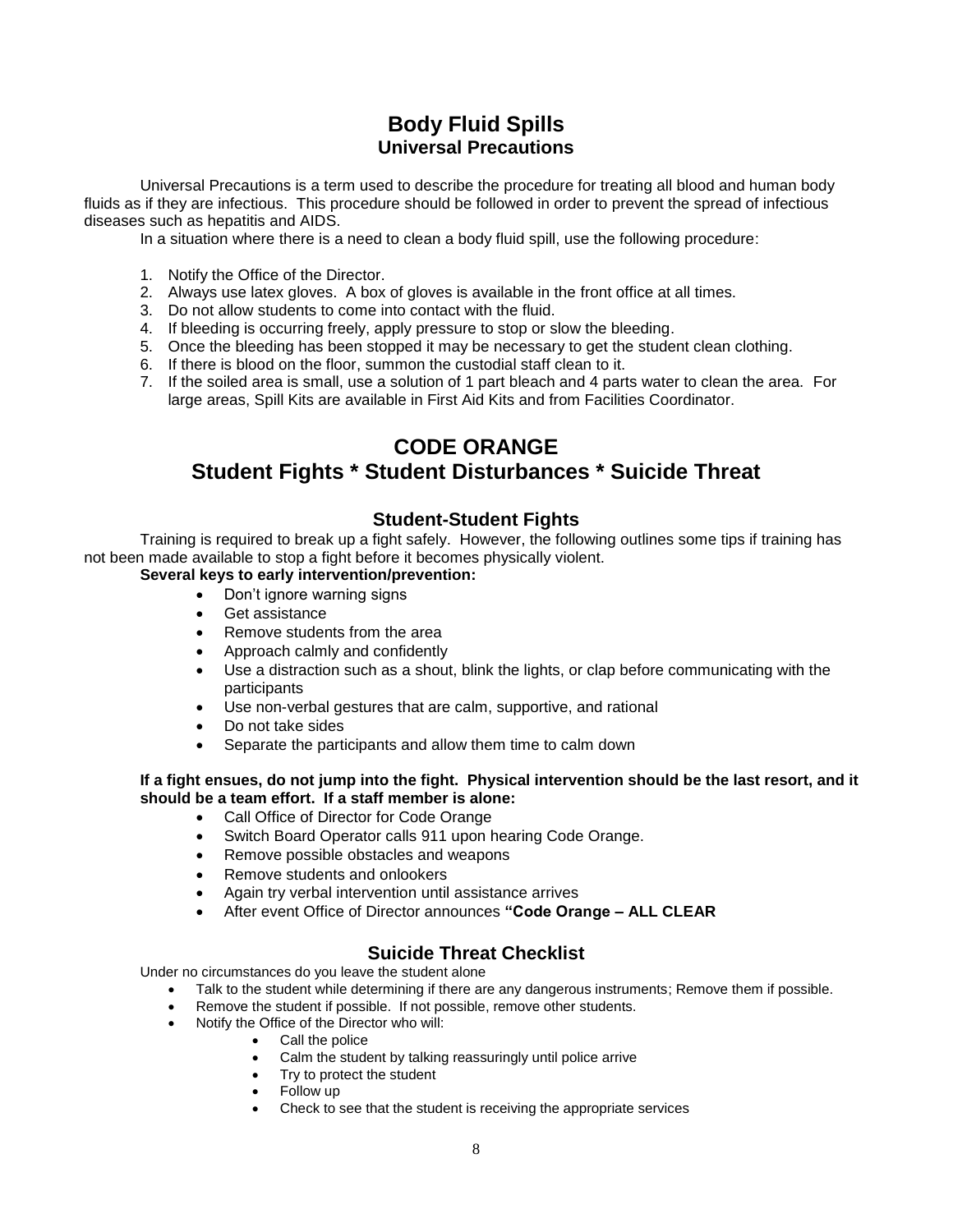## **LOCKDOWN CODE YELLOW Gun on Campus \* Hostage \* Intruder \* Kidnapping**

## **Gun on Campus**

An individual is **Suspected** to Be or Is in Possession of Firearm.

- Except in extreme emergencies, no faculty or staff should attempt to disarm the individual.
- If the faculty has a valid reason to suspect that an individual is in possession of a lethal weapon, immediately advise the Office of the Director.
- The administration will handle the situation and determine if Code Yellow is warranted.

## **Hostage Situation**

*If the hostage situation occurs in your class or area of supervision*:

- Notify Office of Director as soon as possible.
- Do not panic. Help keep students calm. Avoid quick movements.
- Inform students to follow hostage taker's instructions.
- Do not try to be a hero by taking on the attacker.
- Do not try to negotiate; this is the responsibility of law enforcement.
- Try to accommodate attacker. Be respectful when talking to him/her. Never argue.
- Keep your gradebook. Know who is absent that day.
- Stay alert. Attempt escape only if attackers fall asleep. Evacuate students first.
- Be observant and try to remember everything you see or hear.
- Trust law enforcement negotiator. Do not criticize their actions.
- If rescue takes place, **do everything the rescuers command immediately.**
- Be prepared for the unexpected and possible courses of actions for various contingencies.

*If a staff member observes a hostage situation:*

- Make no personal intervention into the situation.
- Quietly remove self from area.
- Notify the Office of the Director who will in turn notify the police.
- Remain out of sight of hostage takers.
- Remain near the area to prevent other staff or students from entering the area.
- If Code Yellow is announced follow Lock Down Procedure (See Below)

## **Intruder in the Building**

- The first person to notice an intruder (person with a weapon or person who is upset or acting out of control) should notify the Office of the Director.
- The office will then announce "Code Yellow in Building/ Training Area.
- All personnel will initiate the lockdown procedure (See Below).

## **LOCKDOWN PROCEDURE**

Upon observation of a situation outlined above, or upon a prompt from the Office of the Director, Students and staff inside the school will:

- go to the nearest room, close the door, lock it if possible; turn off lights, audio equipment, cell phones
- close the blinds or curtains
- lie down on the floor away from doors and windows
- remain on the floor until further directions are given (no exceptions)
- do not allow students to leave -- take an accurate roll
- students and staff outside the school will move as far away from the building as possible
- remain outside until further directions are given

All students and faculty remain in Lockdown mode until "Code Yellow – ALL CLEAR" is announced by the Office of Director.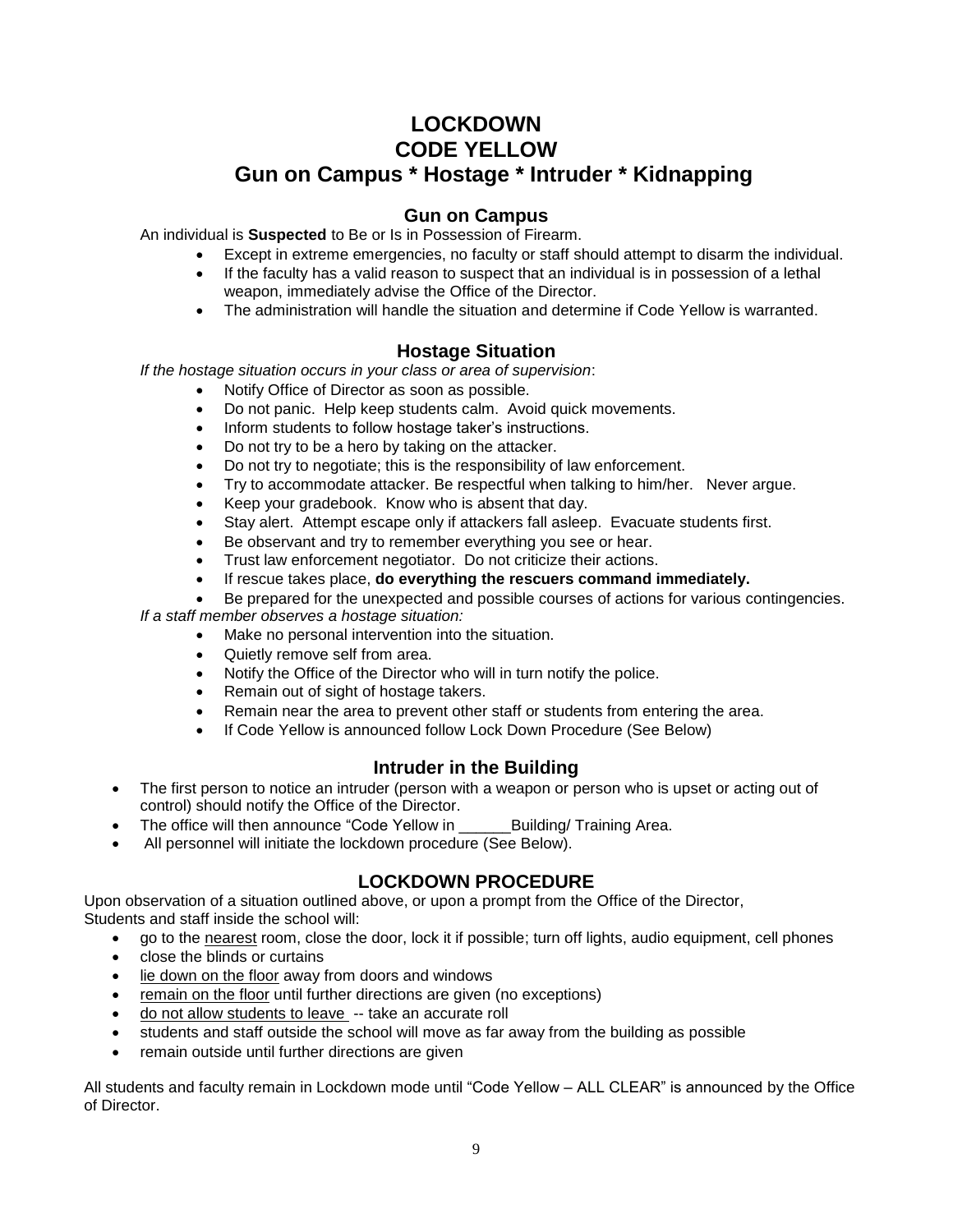## **Kidnapping**

After ascertaining a kidnapping has occurred, **the Office of the Director WILL:**

- 1. Call 911
- 2. **NOT** release information to the media unless instructed.

## **BOMB THREAT CODE BLACK**

In the event a bomb is suspected on campus the following procedures will be followed for:

- A. Suspicious Object
	- If you observe a suspicious object or potential bomb on campus, DO NOT HANDLE THE OBJECT! Do not use a cell phone in the area of the suspicious object.
	- Remove students from the area. Immediately contact the Office of Director.
	- The Director shall notify the Rutherford County Sheriff's Department (898-7770) or 911 and announce "Code Black."
	- Faculty, staff and students will immediately evacuate all buildings and assemble in their designated evacuation meeting points. **No audio alarm will sound.**
	- **Students, Faculty, and Staff should refrain from leaving the campus unless instructed to do so by the Office of Director.**
	- The Office of Director will provide Law Enforcement Personnel with building plans, keys and general knowledge concerning the facility as needed for search purposes. **No other personnel should enter the building once evacuated.**
	- Re-entry into the building will take place only when applicable Law Enforcement Personnel and the Director deem it safe.
	- After event the Office of Director will announce "Code Black ALL CLEAR"
- B. Threat via phone call
	- Use **Bomb Threat Call Checklist**. (see end of section)
	- Upon receipt of bomb threat, the person receiving call should make every attempt to:
		- Prolong the conversation.
		- Identify background noise.
		- Note distinguishing voice characteristics.
		- Question the caller as to bomb description, where it is, when it goes off.
		- Try to determine caller's knowledge of the facility.
		- Office of Director should be notified immediately.
		- Office of Director shall notify the Rutherford Co. Sheriff's Office (898-7770) or 911.
		- Faculty, staff and students evacuate all buildings and assemble in their designated evacuation meeting points. **No audio alarm will sound.**
		- DO NOT TOUCH OBJECT!! Do not open drawers, cabinets, or turn lights ON/OFF.
		- If requested, assist emergency crews as necessary.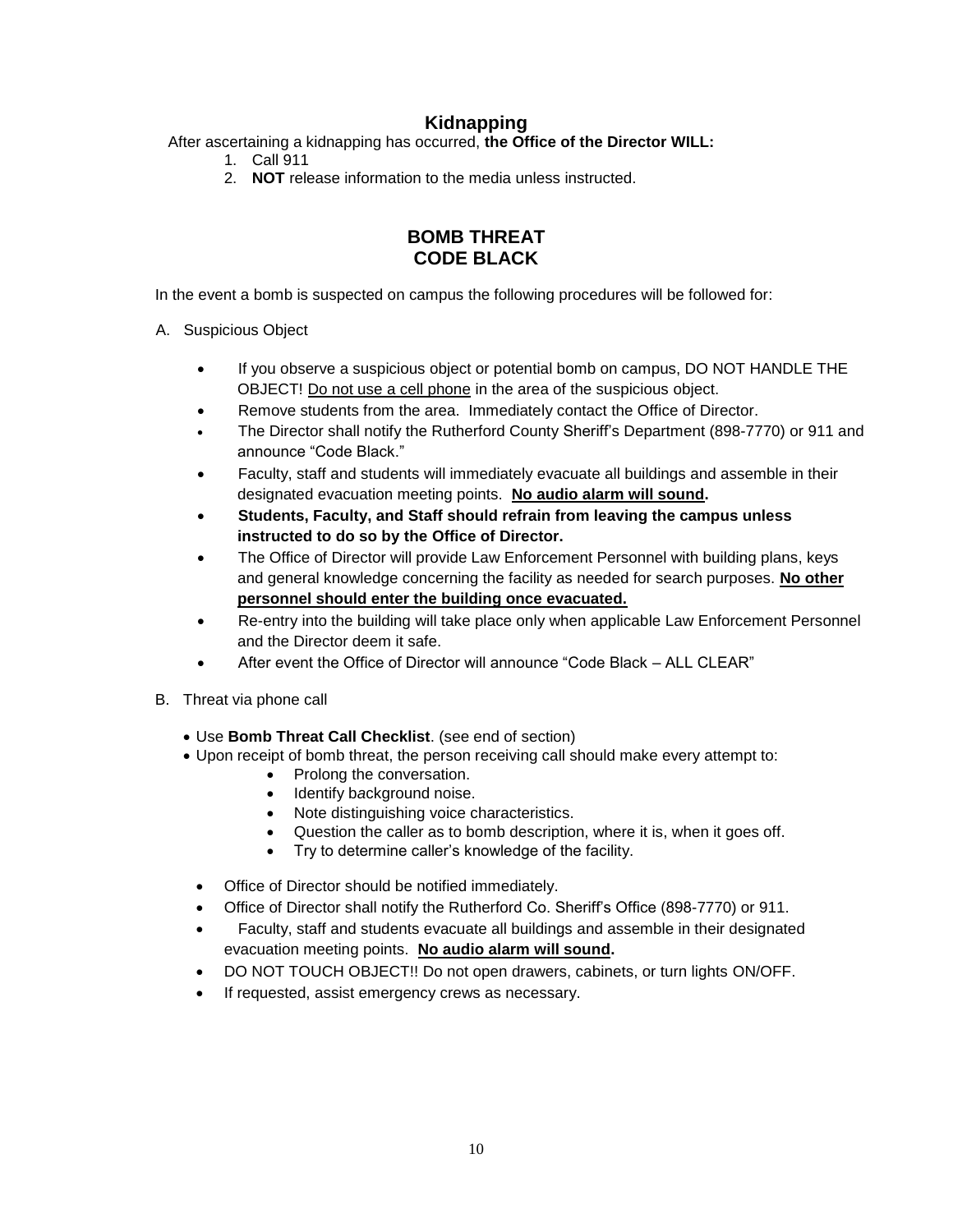- C. General Information:
- **All personnel should constantly be aware of their physical surroundings.** Observe and report to the Office of Director any suspicious persons, packages, vehicles, and etc. Remember to provide detailed descriptions whenever possible.
- All personnel should be alert for threats made by disgruntled students applicants, employees, parents, and people at large. Report any threat you hear to the Office of Director. Pay attention to detail; for example, tire, place, description of the subject, type of vehicle driven, license plate number, etc.
- If **suspicious property** is encountered **do not attempt to handle**. If you have reason to believe the object presents a threat, clear the area and notify the Office of Director.
- Should a building search be necessary, be prepared to assist Law Enforcement Personnel if asked. It is probable you will be asked to identify objects, containers, etc. within your area.
- **Students, Faculty, and Staff should refrain from leaving the campus** unless **instructed to do so by the Director's Office**. Instructors must take attendance after students are reassembled and have them remain together as your class.
- Employees must assist disabled individuals during an emergency. If an employee is not available, OTHERS MUST ASSIST PERSONS WITH DISABILITIES IN EXITING THE BUILDING!
- DO NOT PANIC!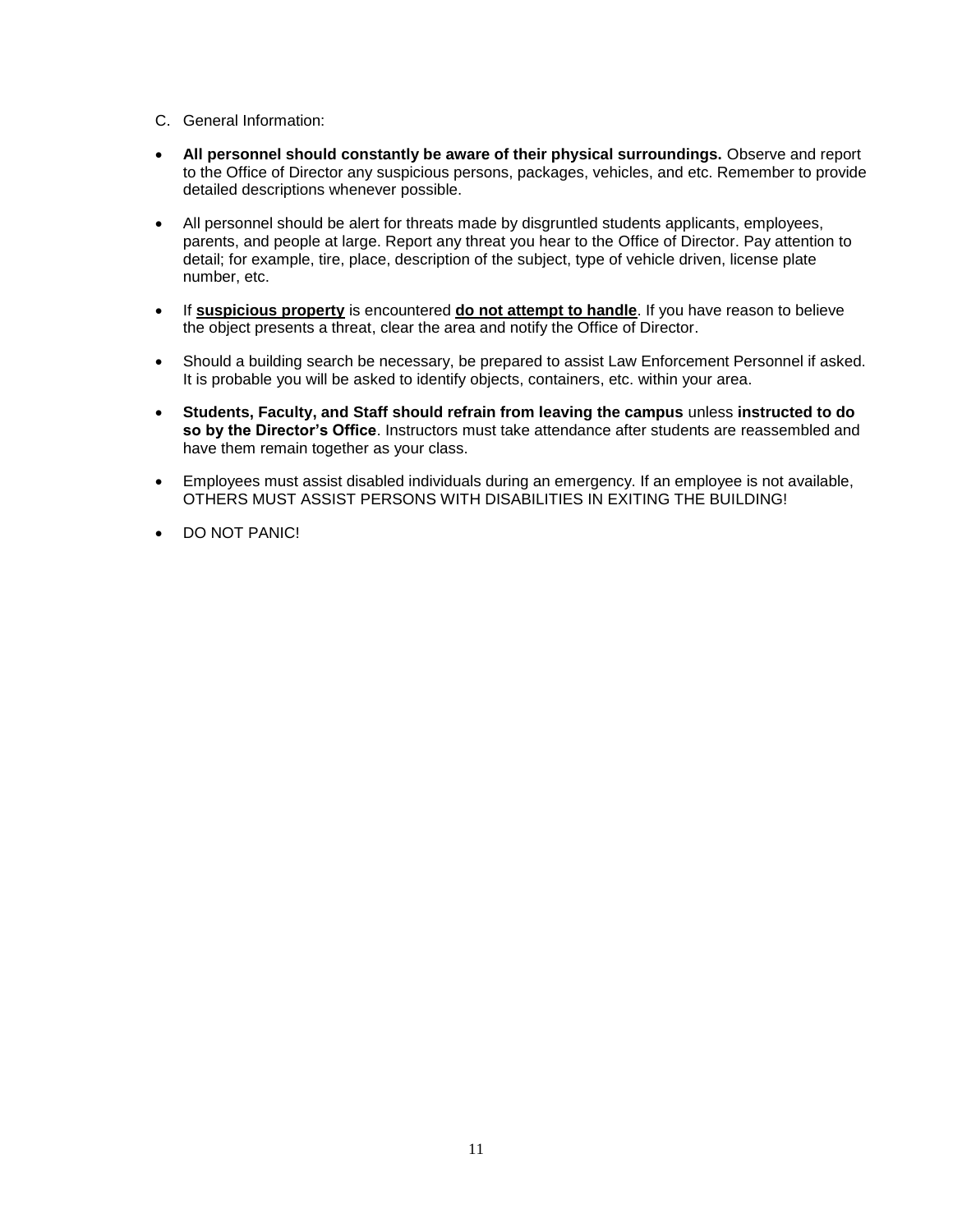

#### BOMB THREAT CALL CHECKLIST

**INSTRUCTIONS**: Be calm. Be courteous. Listen, do not interrupt the caller. Notify your immediate supervisor as soon as possible. Talk to no one other than instructed by the Director.

DATE:\_\_\_\_\_\_\_\_\_\_\_\_\_\_\_ TIME: \_\_\_\_\_\_\_\_\_\_\_\_\_ PHONE NO. DISPLAYED:\_\_\_\_\_\_\_\_\_\_\_\_\_\_\_\_\_\_\_

EXACT WORDS OF CALLER:

#### **Questions to ask**:

| What time is it set for?       |  |
|--------------------------------|--|
| Where is it?                   |  |
| What does it look like?        |  |
| What kind of bomb is it        |  |
| What will cause it to explode? |  |
| Did you place the bomb?        |  |
| Why are you doing this?        |  |
| What is your name?             |  |
| What is your address?          |  |

## **TRY TO DETERMINE THE FOLLOWING:**

| Caller's<br><b>Identity</b>             | Male              | Female             | Juvenile             | Years of<br>Age: $\_\_\_\_\$ | Adult    |            |                    |                     |
|-----------------------------------------|-------------------|--------------------|----------------------|------------------------------|----------|------------|--------------------|---------------------|
| <b>Voice</b>                            | Loud              | Soft               | High Pitch           | Deep                         | Raspy    | Pleasant   | Intox./<br>Drugged |                     |
| Accent                                  | Local             | U.S. Regional      | Foreign              |                              |          |            |                    |                     |
| <b>Speech</b>                           | Fast              | Slow               | Distorted            | Stutter                      | Slurred  | Lisp       | Nasal              | Distinct            |
| Language                                | Excellent         | Good               | Fair                 | Poor                         | Foul     |            |                    |                     |
| <b>Manner</b>                           | Calm              | Angry              | Rational             | Irrational                   | Coherent | Incoherent | Deliberate         |                     |
| <b>Back-</b><br>ground<br><b>Noises</b> | Office<br>Machine | Factory<br>Machine | Train or<br>Airplane | Traffic                      | Music    | Ouiet      | Animals            | Party<br>Atmosphere |

Person Receiving Call: